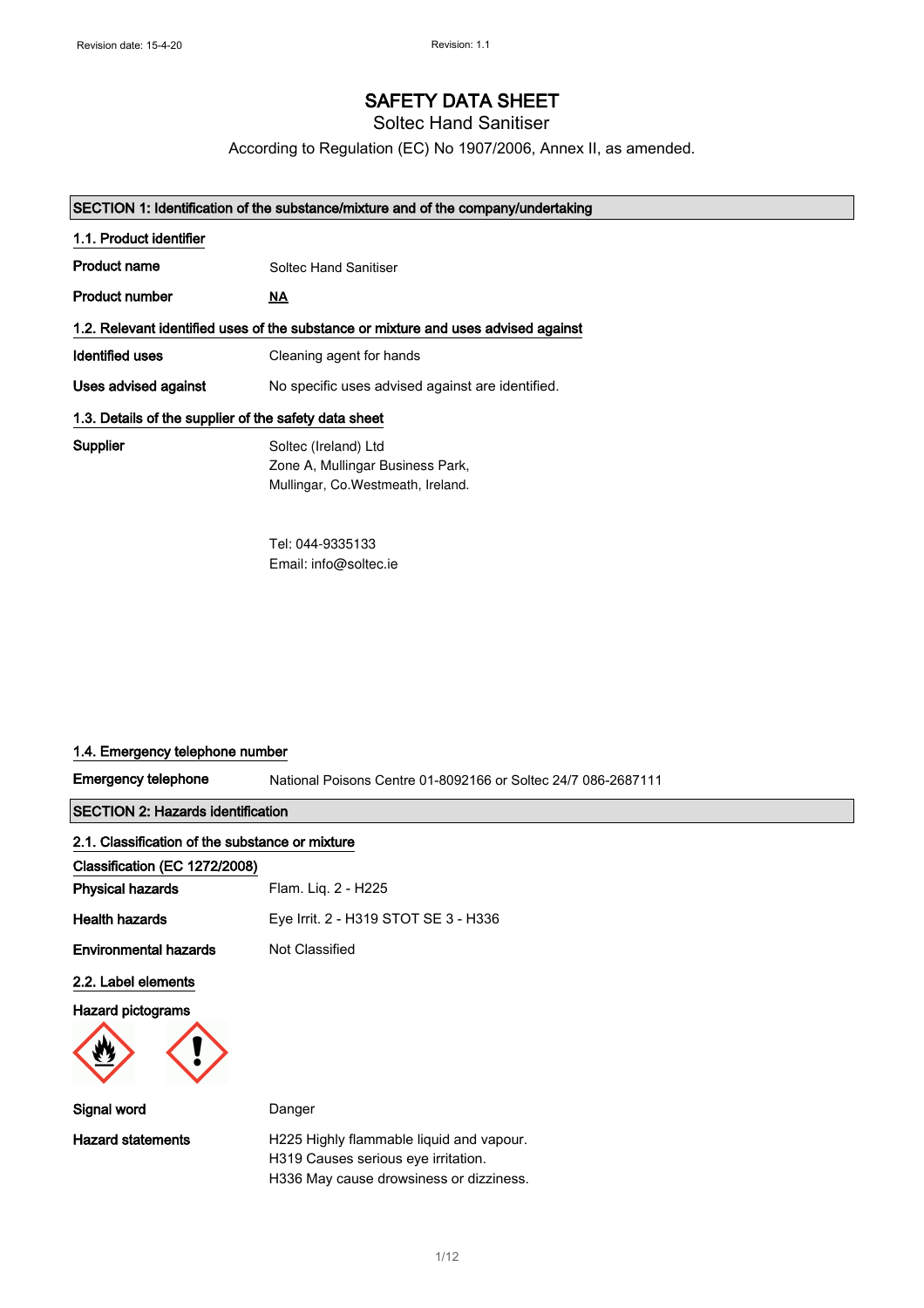| <b>Precautionary statements</b>           | P102 Keep out of reach of children.<br>P210 Keep away from heat, hot surfaces, sparks, open flames and other ignition sources. No<br>smoking.<br>P303+P361+P353 IF ON SKIN (or hair): Take off immediately all contaminated clothing.<br>Rinse skin with water or shower.<br>P305+P351+P338 IF IN EYES: Rinse cautiously with water for several minutes. Remove<br>contact lenses, if present and easy to do. Continue rinsing.<br>P501 Dispose of contents/ container in accordance with national regulations.                                                                                                                                                                                                                                                                                                                                   |
|-------------------------------------------|---------------------------------------------------------------------------------------------------------------------------------------------------------------------------------------------------------------------------------------------------------------------------------------------------------------------------------------------------------------------------------------------------------------------------------------------------------------------------------------------------------------------------------------------------------------------------------------------------------------------------------------------------------------------------------------------------------------------------------------------------------------------------------------------------------------------------------------------------|
| Contains                                  | Propan-2-ol & Ethyl Acetate                                                                                                                                                                                                                                                                                                                                                                                                                                                                                                                                                                                                                                                                                                                                                                                                                       |
| Supplementary precautionary<br>statements | P240 Ground and bond container and receiving equipment.<br>P241 Use explosion-proof electrical equipment.<br>P242 Use non-sparking tools.<br>P243 Take action to prevent static discharges.<br>P261 Avoid breathing vapour/ spray.<br>P264 Wash contaminated skin thoroughly after handling.<br>P280 Wear protective gloves/ protective clothing/ eye protection/ face protection.<br>P304+P340 IF INHALED: Remove person to fresh air and keep comfortable for breathing.<br>P312 Call a POISON CENTRE/doctor if you feel unwell.<br>P337+P313 If eye irritation persists: Get medical advice/ attention.<br>P370+P378 In case of fire: Use foam, carbon dioxide, dry powder or water fog to extinguish.<br>P403+P233 Store in a well-ventilated place. Keep container tightly closed.<br>P403+P235 Store in a well-ventilated place. Keep cool. |

### 2.3. Other hazards

This product does not contain any substances classified as PBT or vPvB.

### SECTION 3: Composition/information on ingredients

| 3.1 Mixtures                                                                                                                                                                             |     |
|------------------------------------------------------------------------------------------------------------------------------------------------------------------------------------------|-----|
| REACH registration number: 01-2119457558-25-XXXX<br>CAS number: 67-63-0 EC number: 200-661-7<br>Propan-2-ol<br>Classification Flam. Liq. 2 - H225 STOT SE 3 - H336 Eye Irrit. 2 - H319   | 68% |
| CAS number: 141-78-6<br>Ethyl Acetate<br>EC number 205-500-4<br>REACH registration Number 01-2119475103-46-XXXX<br>Flam Lig 2- H225 STOT SE 3- H336 Eye Irrit 2 - H319<br>Classification | 2%  |
| Glycerine . CAS Number 56-81-5                                                                                                                                                           | 2%  |
| Deionised Water, CAS Number 7732-18-5                                                                                                                                                    |     |
|                                                                                                                                                                                          | 28% |

The full text for all hazard statements is displayed in Section 16.

# SECTION 4: First aid measures

# 4.1. Description of first aid measures

General information Get medical attention if any discomfort continues. Show this Safety Data Sheet to the medical personnel.

Inhalation Move affected person to fresh air and keep warm and at rest in a position comfortable for breathing. Maintain an open airway. Loosen tight clothing such as collar, tie or belt. When breathing is difficult, properly trained personnel may assist affected person by administering oxygen. Get medical attention. Place unconscious person on their side in the recovery position and ensure breathing can take place.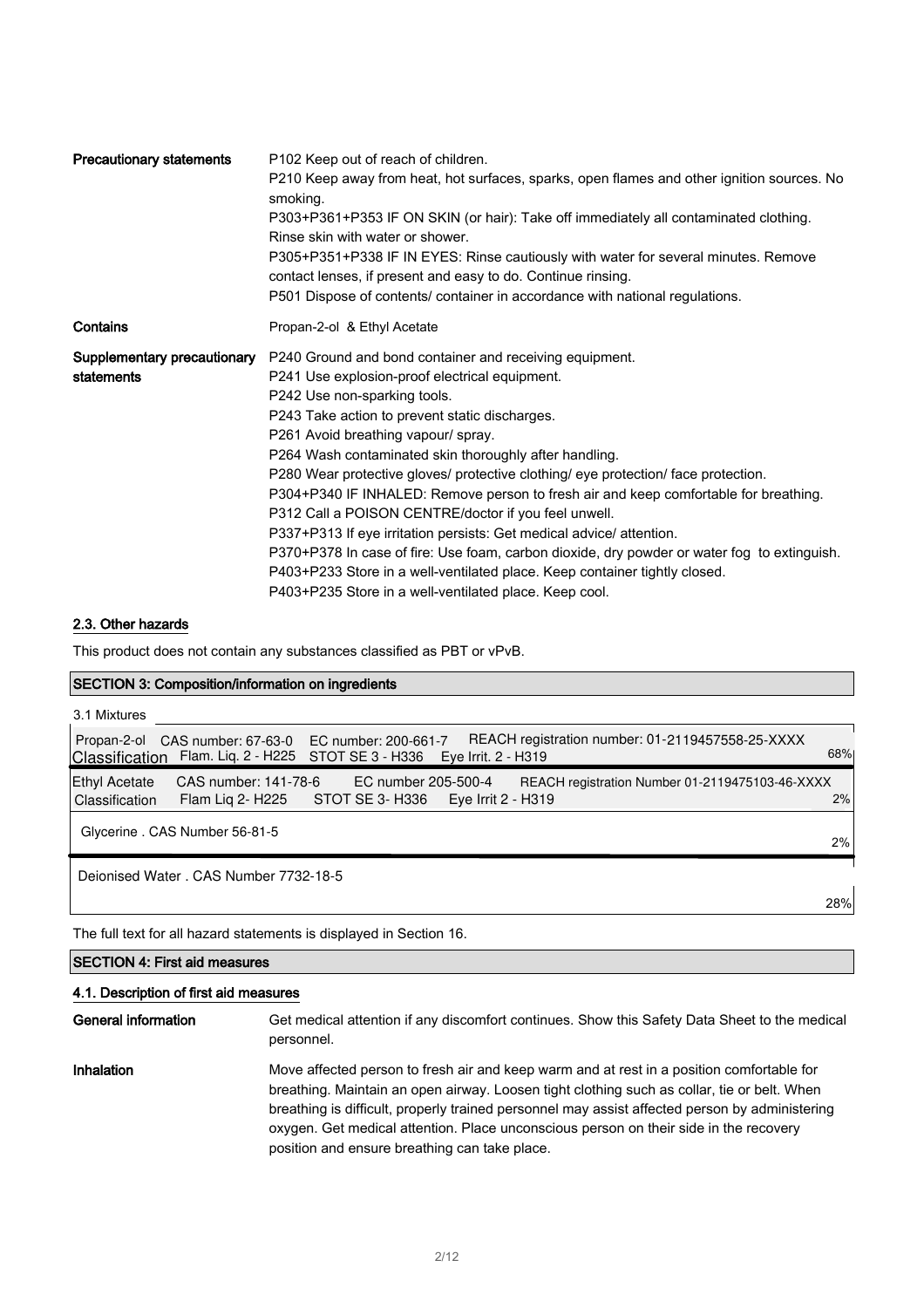| Ingestion                                                  | Rinse mouth thoroughly with water. Give a few small glasses of water or milk to drink. Stop if<br>the affected person feels sick as vomiting may be dangerous. Never give anything by mouth<br>to an unconscious person. Place unconscious person on their side in the recovery position<br>and ensure breathing can take place. Keep affected person under observation. Get medical<br>attention.                                                                                                                                                                                                                                                            |
|------------------------------------------------------------|---------------------------------------------------------------------------------------------------------------------------------------------------------------------------------------------------------------------------------------------------------------------------------------------------------------------------------------------------------------------------------------------------------------------------------------------------------------------------------------------------------------------------------------------------------------------------------------------------------------------------------------------------------------|
| <b>Skin contact</b>                                        | Rinse with water.                                                                                                                                                                                                                                                                                                                                                                                                                                                                                                                                                                                                                                             |
| Eye contact                                                | Rinse with water. Do not rub eye. Remove any contact lenses and open eyelids wide apart.<br>Get medical attention if any discomfort continues.                                                                                                                                                                                                                                                                                                                                                                                                                                                                                                                |
| <b>Protection of first aiders</b>                          | First aid personnel should wear appropriate protective equipment during any rescue.                                                                                                                                                                                                                                                                                                                                                                                                                                                                                                                                                                           |
|                                                            | 4.2. Most important symptoms and effects, both acute and delayed                                                                                                                                                                                                                                                                                                                                                                                                                                                                                                                                                                                              |
| <b>General information</b>                                 | The severity of the symptoms described will vary dependent on the concentration and the<br>length of exposure.                                                                                                                                                                                                                                                                                                                                                                                                                                                                                                                                                |
| Inhalation                                                 | A single exposure may cause the following adverse effects: Headache. Nausea, vomiting.<br>Central nervous system depression. Drowsiness, dizziness, disorientation, vertigo. Narcotic<br>effect.                                                                                                                                                                                                                                                                                                                                                                                                                                                              |
| Ingestion                                                  | No specific symptoms known.                                                                                                                                                                                                                                                                                                                                                                                                                                                                                                                                                                                                                                   |
| <b>Skin contact</b>                                        | No specific symptoms known.                                                                                                                                                                                                                                                                                                                                                                                                                                                                                                                                                                                                                                   |
| Eye contact                                                | Irritating to eyes.                                                                                                                                                                                                                                                                                                                                                                                                                                                                                                                                                                                                                                           |
|                                                            | 4.3. Indication of any immediate medical attention and special treatment needed                                                                                                                                                                                                                                                                                                                                                                                                                                                                                                                                                                               |
| Notes for the doctor                                       | Treat symptomatically.                                                                                                                                                                                                                                                                                                                                                                                                                                                                                                                                                                                                                                        |
| <b>SECTION 5: Firefighting measures</b>                    |                                                                                                                                                                                                                                                                                                                                                                                                                                                                                                                                                                                                                                                               |
| 5.1. Extinguishing media                                   |                                                                                                                                                                                                                                                                                                                                                                                                                                                                                                                                                                                                                                                               |
| Suitable extinguishing media                               | The product is flammable. Extinguish with alcohol-resistant foam, carbon dioxide, dry powder<br>or water fog. Use fire-extinguishing media suitable for the surrounding fire.                                                                                                                                                                                                                                                                                                                                                                                                                                                                                 |
| Unsuitable extinguishing<br>media                          | Do not use water jet as an extinguisher, as this will spread the fire.                                                                                                                                                                                                                                                                                                                                                                                                                                                                                                                                                                                        |
| 5.2. Special hazards arising from the substance or mixture |                                                                                                                                                                                                                                                                                                                                                                                                                                                                                                                                                                                                                                                               |
| Specific hazards                                           | Containers can burst violently or explode when heated, due to excessive pressure build-up.<br>Flammable liquid and vapour. Vapours may be ignited by a spark, a hot surface or an ember.<br>Vapours may form explosive mixtures with air. Fire-water run-off in sewers may create fire or<br>explosion hazard.                                                                                                                                                                                                                                                                                                                                                |
| <b>Hazardous combustion</b><br>products                    | Thermal decomposition or combustion products may include the following substances:<br>Harmful gases or vapours.                                                                                                                                                                                                                                                                                                                                                                                                                                                                                                                                               |
| 5.3. Advice for firefighters                               |                                                                                                                                                                                                                                                                                                                                                                                                                                                                                                                                                                                                                                                               |
| Protective actions during<br>firefighting                  | Avoid breathing fire gases or vapours. Evacuate area. Keep upwind to avoid inhalation of<br>gases, vapours, fumes and smoke. Ventilate closed spaces before entering them. Cool<br>containers exposed to heat with water spray and remove them from the fire area if it can be<br>done without risk. Cool containers exposed to flames with water until well after the fire is out.<br>If a leak or spill has not ignited, use water spray to disperse vapours and protect men stopping<br>the leak. Control run-off water by containing and keeping it out of sewers and watercourses. If<br>risk of water pollution occurs, notify appropriate authorities. |
| Special protective equipment<br>for firefighters           | Wear positive-pressure self-contained breathing apparatus (SCBA) and appropriate protective<br>clothing. Firefighter's clothing conforming to European standard EN469 (including helmets,<br>protective boots and gloves) will provide a basic level of protection for chemical incidents.                                                                                                                                                                                                                                                                                                                                                                    |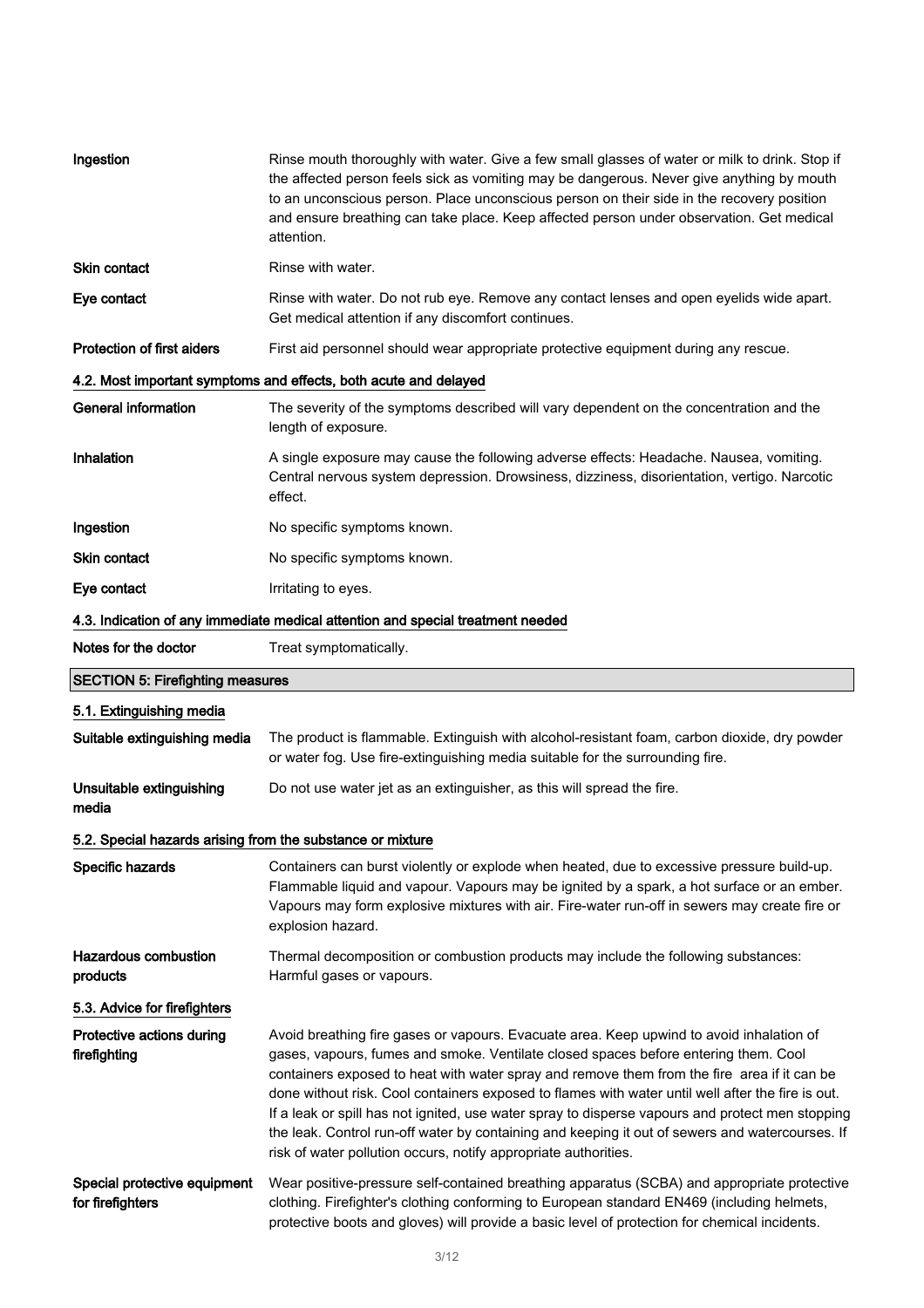### SECTION 6: Accidental release measures

#### 6.1. Personal precautions, protective equipment and emergency procedures

Personal precautions Wear protective clothing as described in Section 8 of this safety data sheet. No action shall be taken without appropriate training or involving any personal risk. Evacuate area. Provide adequate ventilation. No smoking, sparks, flames or other sources of ignition near spillage. Promptly remove any clothing that becomes contaminated. Avoid inhalation of dust and vapours. Use suitable respiratory protection if ventilation is inadequate.

### 6.2. Environmental precautions

Environmental precautions Avoid discharge into drains or watercourses or onto the ground.

### 6.3. Methods and material for containment and cleaning up

Methods for cleaning up Wear protective clothing as described in Section 8 of this safety data sheet. Clear up spills immediately and dispose of waste safely. Eliminate all ignition sources if safe to do so. No smoking, sparks, flames or other sources of ignition near spillage. Do not allow material to enter confined spaces, due to the risk of explosion. Absorb small quantities with paper towels and evaporate in a safe place. Once evaporation is complete, place paper in a suitable waste disposal container and seal securely. Flush contaminated area with plenty of water. Wash thoroughly after dealing with a spillage. For waste disposal, see Section 13.

#### 6.4. Reference to other sections

Reference to other sections For personal protection, see Section 8. See Section 11 for additional information on health hazards. See Section 12 for additional information on ecological hazards. For waste disposal, see Section 13.

# SECTION 7: Handling and storage

| 7.1. Precautions for safe handling                                |                                                                                                                                                                                                                                                                                                                                                                                                                                                                                                                                                                                                                                                                                         |  |
|-------------------------------------------------------------------|-----------------------------------------------------------------------------------------------------------------------------------------------------------------------------------------------------------------------------------------------------------------------------------------------------------------------------------------------------------------------------------------------------------------------------------------------------------------------------------------------------------------------------------------------------------------------------------------------------------------------------------------------------------------------------------------|--|
| Usage precautions                                                 | Keep out of the reach of children. Read and follow manufacturer's recommendations. Wear<br>protective clothing as described in Section 8 of this safety data sheet. Keep away from food,<br>drink and animal feeding stuffs. Handle all packages and containers carefully to minimise<br>spills. Keep container tightly sealed when not in use. Avoid the formation of mists. The<br>product is flammable. Keep away from heat, hot surfaces, sparks, open flames and other<br>ignition sources. No smoking. Do not handle until all safety precautions have been read and<br>understood. Do not handle broken packages without protective equipment. Do not reuse<br>empty containers. |  |
| Advice on general<br>occupational hygiene                         | Wash promptly if skin becomes contaminated. Take off contaminated clothing. Wash<br>contaminated clothing before reuse.                                                                                                                                                                                                                                                                                                                                                                                                                                                                                                                                                                 |  |
| 7.2. Conditions for safe storage, including any incompatibilities |                                                                                                                                                                                                                                                                                                                                                                                                                                                                                                                                                                                                                                                                                         |  |
| Storage precautions                                               | Store locked up. Keep away from oxidising materials, heat and flames. Keep only in the<br>original container. Keep container tightly closed, in a cool, well ventilated place. Keep<br>containers upright. Protect containers from damage.                                                                                                                                                                                                                                                                                                                                                                                                                                              |  |
| Storage class                                                     | Flammable liquid storage.                                                                                                                                                                                                                                                                                                                                                                                                                                                                                                                                                                                                                                                               |  |
| 7.3. Specific end use(s)                                          |                                                                                                                                                                                                                                                                                                                                                                                                                                                                                                                                                                                                                                                                                         |  |
| Specific end use(s)                                               | The identified uses for this product are detailed in Section 1.2.                                                                                                                                                                                                                                                                                                                                                                                                                                                                                                                                                                                                                       |  |
| <b>SECTION 8: Exposure controls/Personal protection</b>           |                                                                                                                                                                                                                                                                                                                                                                                                                                                                                                                                                                                                                                                                                         |  |
|                                                                   |                                                                                                                                                                                                                                                                                                                                                                                                                                                                                                                                                                                                                                                                                         |  |

# 8.1. Control parameters

### Occupational exposure limits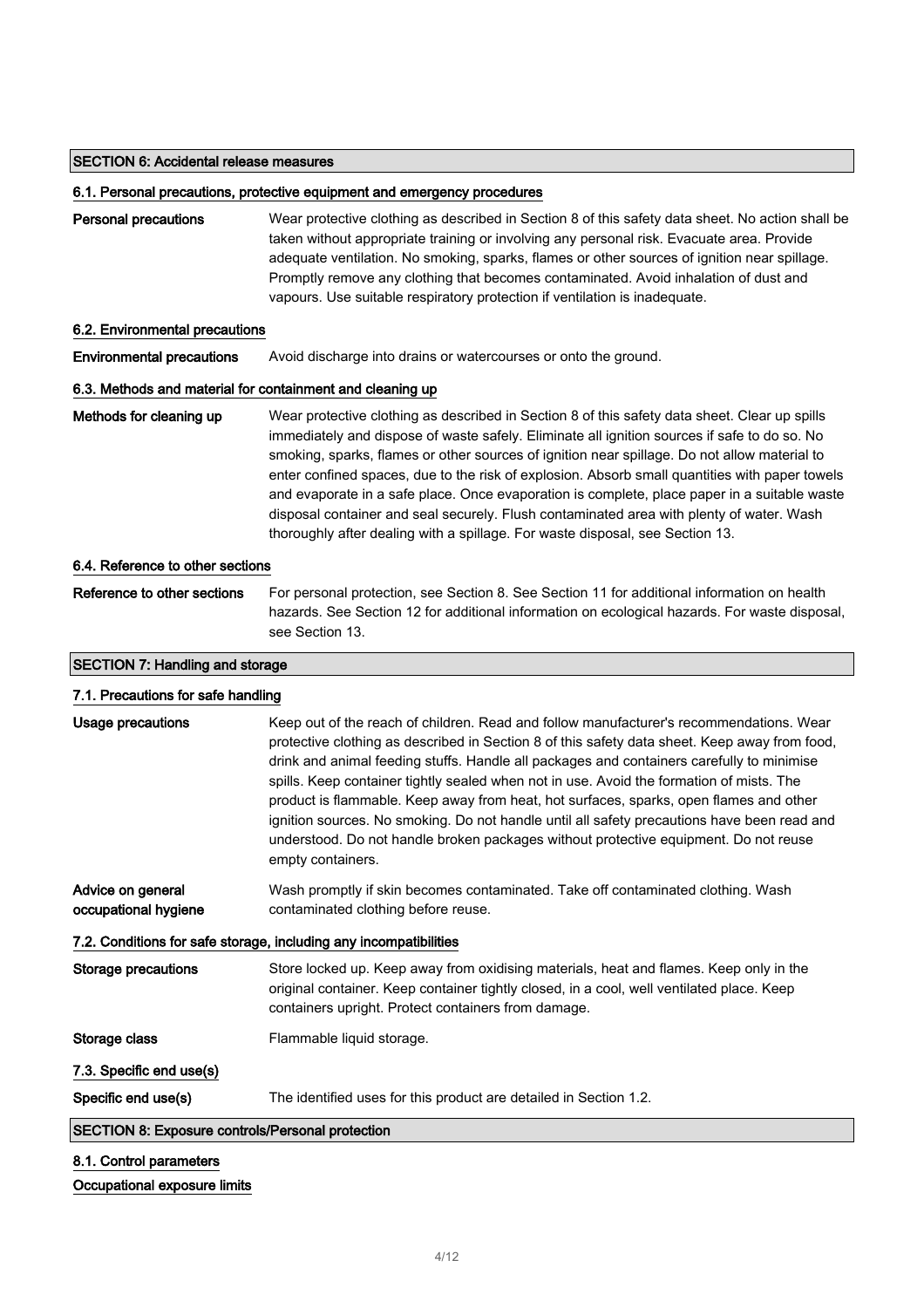# **Isopropyl Alcohol**

Time Weighted Average (8-hour TWA): 200 ppm OELV (15-minute) STEL: 400ppm

### 8.2. Exposure controls

# Protective equipment

**Ethyl Acetate** 

Time Weighted Average (8-hour TWA): 200 ppm OELV (15-minute) STEL: 400 ppm

| Appropriate engineering<br>controls       | Provide adequate ventilation.                                                                                                                                                |
|-------------------------------------------|------------------------------------------------------------------------------------------------------------------------------------------------------------------------------|
| Eye/face protection                       | Avoid contact with eyes. Large Spillages: Eyewear complying with an approved standard<br>should be worn if a risk assessment indicates eye contact is possible.              |
| Hand protection                           | No specific hand protection recommended.                                                                                                                                     |
| Other skin and body<br>protection         | Appropriate footwear and additional protective clothing complying with an approved standard<br>should be worn if a risk assessment indicates skin contamination is possible. |
| Hygiene measures                          | Wash hands thoroughly after handling. Do not eat, drink or smoke when using this product.<br>Wash contaminated clothing before reuse.                                        |
| Respiratory protection                    | No specific recommendations. Provide adequate ventilation. Large Spillages: If ventilation is<br>inadequate, suitable respiratory protection must be worn.                   |
| <b>Environmental exposure</b><br>controls | Keep container tightly sealed when not in use. Avoid release to the environment.                                                                                             |

# SECTION 9: Physical and chemical properties

# 9.1. Information on basic physical and chemical properties

| Appearance                                      | Liquid.                    |
|-------------------------------------------------|----------------------------|
| Colour                                          | Colourless.                |
| Odour                                           | Characteristic.            |
| <b>Odour threshold</b>                          | Not available.             |
| рH                                              | Not available.             |
| <b>Melting point</b>                            | Not available.             |
| Initial boiling point and range                 | $82^{\circ}$ C             |
| Flash point                                     | 12°C Closed cup.           |
| <b>Evaporation rate</b>                         | 1.5 (diethyl ether $= 1$ ) |
| <b>Evaporation factor</b>                       | Not available.             |
| Flammability (solid, gas)                       | Not available.             |
| Upper/lower flammability or<br>explosive limits | Not available.             |
| <b>Other flammability</b>                       | Not available.             |
| Vapour pressure                                 | Not available.             |
| Vapour density                                  | Not available.             |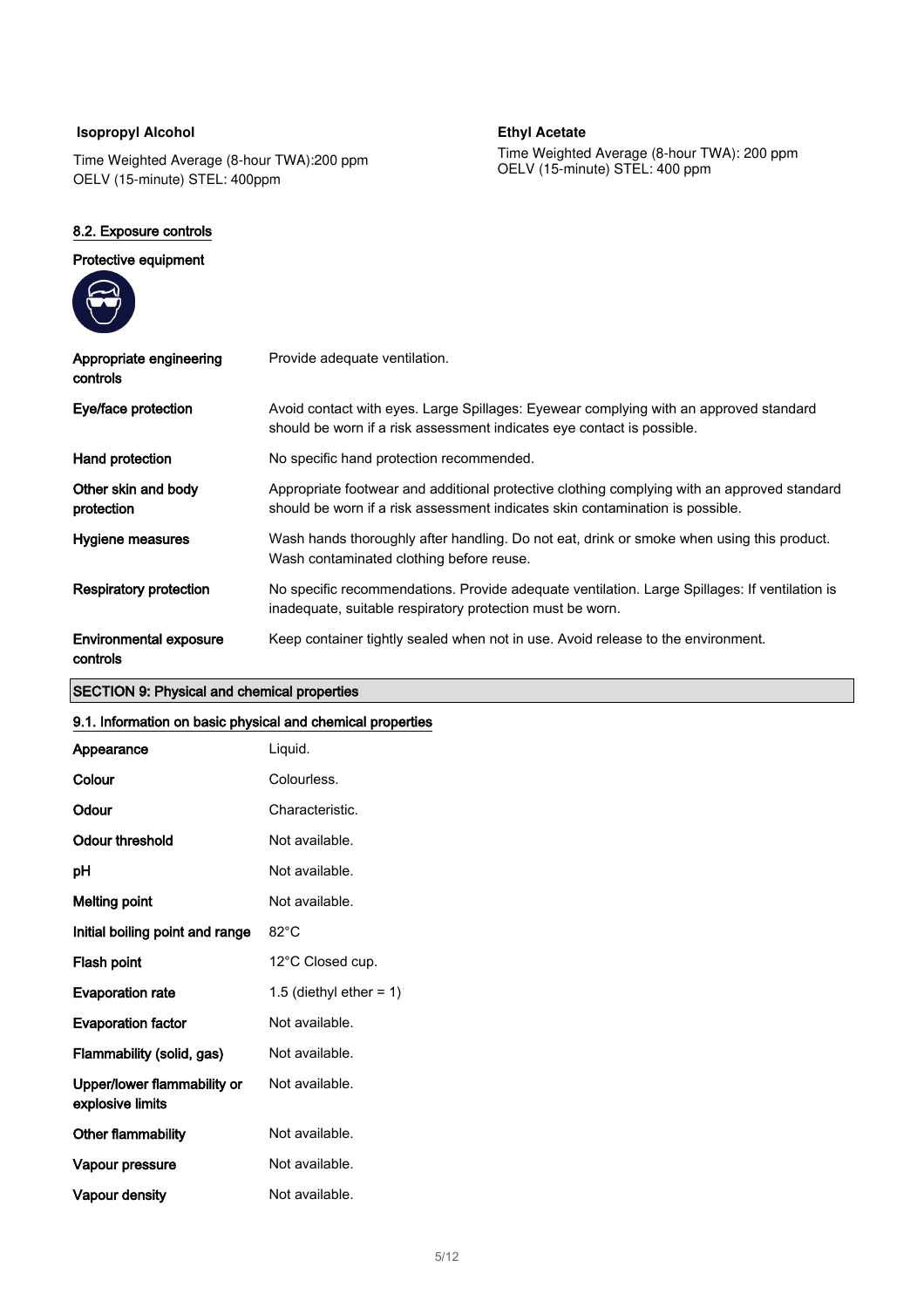| <b>Relative density</b>                                             | $0.86 - 0.90$ @ 15°C                                                                                                                                                                                             |
|---------------------------------------------------------------------|------------------------------------------------------------------------------------------------------------------------------------------------------------------------------------------------------------------|
| <b>Bulk density</b>                                                 | Not available.                                                                                                                                                                                                   |
| Solubility(ies)                                                     | Not available.                                                                                                                                                                                                   |
| <b>Partition coefficient</b>                                        | Not available.                                                                                                                                                                                                   |
| Auto-ignition temperature                                           | Not available.                                                                                                                                                                                                   |
| <b>Decomposition Temperature</b>                                    | Not available.                                                                                                                                                                                                   |
| <b>Viscosity</b>                                                    | Not available.                                                                                                                                                                                                   |
| <b>Explosive properties</b>                                         | Not considered to be explosive.                                                                                                                                                                                  |
| <b>Oxidising properties</b>                                         | Does not meet the criteria for classification as oxidising.                                                                                                                                                      |
| 9.2. Other information                                              |                                                                                                                                                                                                                  |
| <b>SECTION 10: Stability and reactivity</b>                         |                                                                                                                                                                                                                  |
| 10.1. Reactivity                                                    |                                                                                                                                                                                                                  |
| Reactivity                                                          | There are no known reactivity hazards associated with this product.                                                                                                                                              |
| 10.2. Chemical stability                                            |                                                                                                                                                                                                                  |
| <b>Stability</b>                                                    | Stable at normal ambient temperatures and when used as recommended. Stable under the<br>prescribed storage conditions.                                                                                           |
| 10.3. Possibility of hazardous reactions                            |                                                                                                                                                                                                                  |
| Possibility of hazardous<br>reactions                               | The following materials may react strongly with the product: Oxidising agents.                                                                                                                                   |
| 10.4. Conditions to avoid                                           |                                                                                                                                                                                                                  |
| <b>Conditions to avoid</b>                                          | Avoid heat, flames and other sources of ignition. Containers can burst violently or explode<br>when heated, due to excessive pressure build-up. Static electricity and formation of sparks<br>must be prevented. |
| 10.5. Incompatible materials                                        |                                                                                                                                                                                                                  |
| <b>Materials to avoid</b>                                           | Oxidising materials. Acids - oxidising.                                                                                                                                                                          |
| 10.6. Hazardous decomposition products                              |                                                                                                                                                                                                                  |
| Hazardous decomposition<br>products                                 | Does not decompose when used and stored as recommended. Thermal decomposition or<br>combustion products may include the following substances: Harmful gases or vapours.                                          |
| <b>SECTION 11: Toxicological information</b>                        |                                                                                                                                                                                                                  |
| 11.1. Information on toxicological effects                          |                                                                                                                                                                                                                  |
| Acute toxicity - oral                                               |                                                                                                                                                                                                                  |
| Notes (oral LD <sub>50</sub> )                                      | Based on available data the classification criteria are not met.                                                                                                                                                 |
| Acute toxicity - dermal<br>Notes (dermal LD <sub>50</sub> )         | Based on available data the classification criteria are not met.                                                                                                                                                 |
| Acute toxicity - inhalation<br>Notes (inhalation LC <sub>50</sub> ) | Based on available data the classification criteria are not met.                                                                                                                                                 |
| Skin corrosion/irritation<br>Animal data                            | Based on available data the classification criteria are not met.                                                                                                                                                 |
| Serious eye damage/irritation                                       |                                                                                                                                                                                                                  |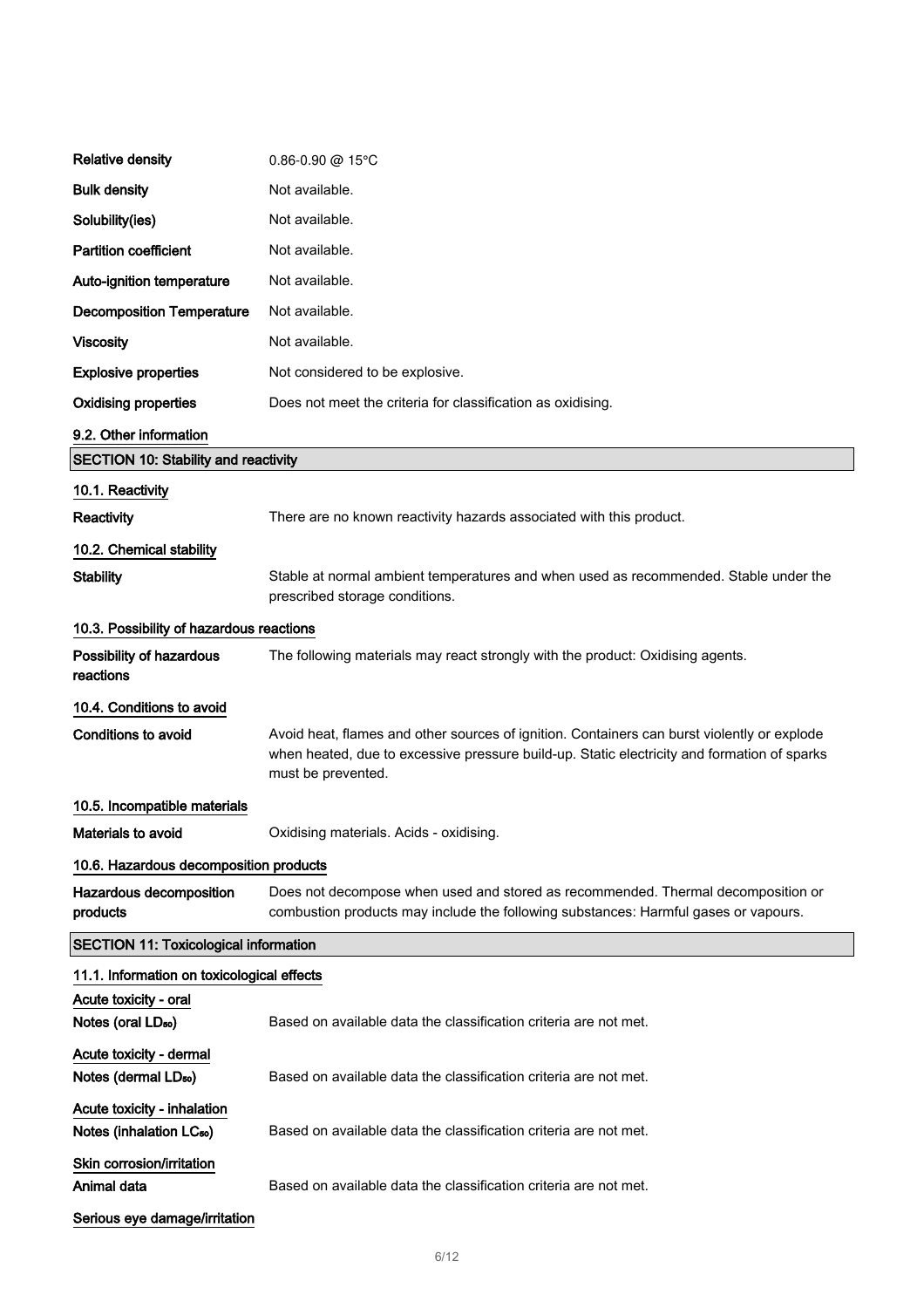| Serious eye damage/irritation Causes serious eye irritation. |                                                                                                                                                                                                  |
|--------------------------------------------------------------|--------------------------------------------------------------------------------------------------------------------------------------------------------------------------------------------------|
| <b>Respiratory sensitisation</b>                             |                                                                                                                                                                                                  |
| <b>Respiratory sensitisation</b>                             | Based on available data the classification criteria are not met.                                                                                                                                 |
| <b>Skin sensitisation</b>                                    |                                                                                                                                                                                                  |
| <b>Skin sensitisation</b>                                    | Based on available data the classification criteria are not met.                                                                                                                                 |
| Germ cell mutagenicity                                       |                                                                                                                                                                                                  |
| Genotoxicity - in vitro                                      | Based on available data the classification criteria are not met.                                                                                                                                 |
| Carcinogenicity                                              |                                                                                                                                                                                                  |
| Carcinogenicity                                              | Based on available data the classification criteria are not met.                                                                                                                                 |
| <b>IARC</b> carcinogenicity                                  | Contains a substance which may be potentially carcinogenic. IARC Group 3 Not classifiable<br>as to its carcinogenicity to humans.                                                                |
| Reproductive toxicity                                        |                                                                                                                                                                                                  |
| Reproductive toxicity - fertility                            | Based on available data the classification criteria are not met.                                                                                                                                 |
| Reproductive toxicity -<br>development                       | Based on available data the classification criteria are not met.                                                                                                                                 |
| Specific target organ toxicity - single exposure             |                                                                                                                                                                                                  |
| STOT - single exposure                                       | STOT SE 3 - H336 May cause drowsiness or dizziness.                                                                                                                                              |
| <b>Target organs</b>                                         | Central nervous system                                                                                                                                                                           |
| Specific target organ toxicity - repeated exposure           |                                                                                                                                                                                                  |
| <b>STOT - repeated exposure</b>                              | Not classified as a specific target organ toxicant after repeated exposure.                                                                                                                      |
| <b>Aspiration hazard</b>                                     |                                                                                                                                                                                                  |
| <b>Aspiration hazard</b>                                     | Based on available data the classification criteria are not met.                                                                                                                                 |
| <b>General information</b>                                   | The severity of the symptoms described will vary dependent on the concentration and the<br>length of exposure.                                                                                   |
| Inhalation                                                   | A single exposure may cause the following adverse effects: Headache. Nausea, vomiting.<br>Central nervous system depression. Drowsiness, dizziness, disorientation, vertigo. Narcotic<br>effect. |
| Ingestion                                                    | No specific symptoms known.                                                                                                                                                                      |
| Skin contact                                                 | No specific symptoms known.                                                                                                                                                                      |
| Eye contact                                                  | Irritating to eyes.                                                                                                                                                                              |
| Route of exposure                                            | Ingestion Inhalation Skin and/or eye contact                                                                                                                                                     |
| <b>Target organs</b>                                         | Central nervous system                                                                                                                                                                           |
| Toxicological information on ingredients.                    |                                                                                                                                                                                                  |

| Acute toxicity - oral            |                                                                  |
|----------------------------------|------------------------------------------------------------------|
| Notes (oral LD <sub>50</sub> )   | Based on available data the classification criteria are not met. |
| Acute toxicity - dermal          |                                                                  |
| Notes (dermal LD <sub>50</sub> ) | Based on available data the classification criteria are not met. |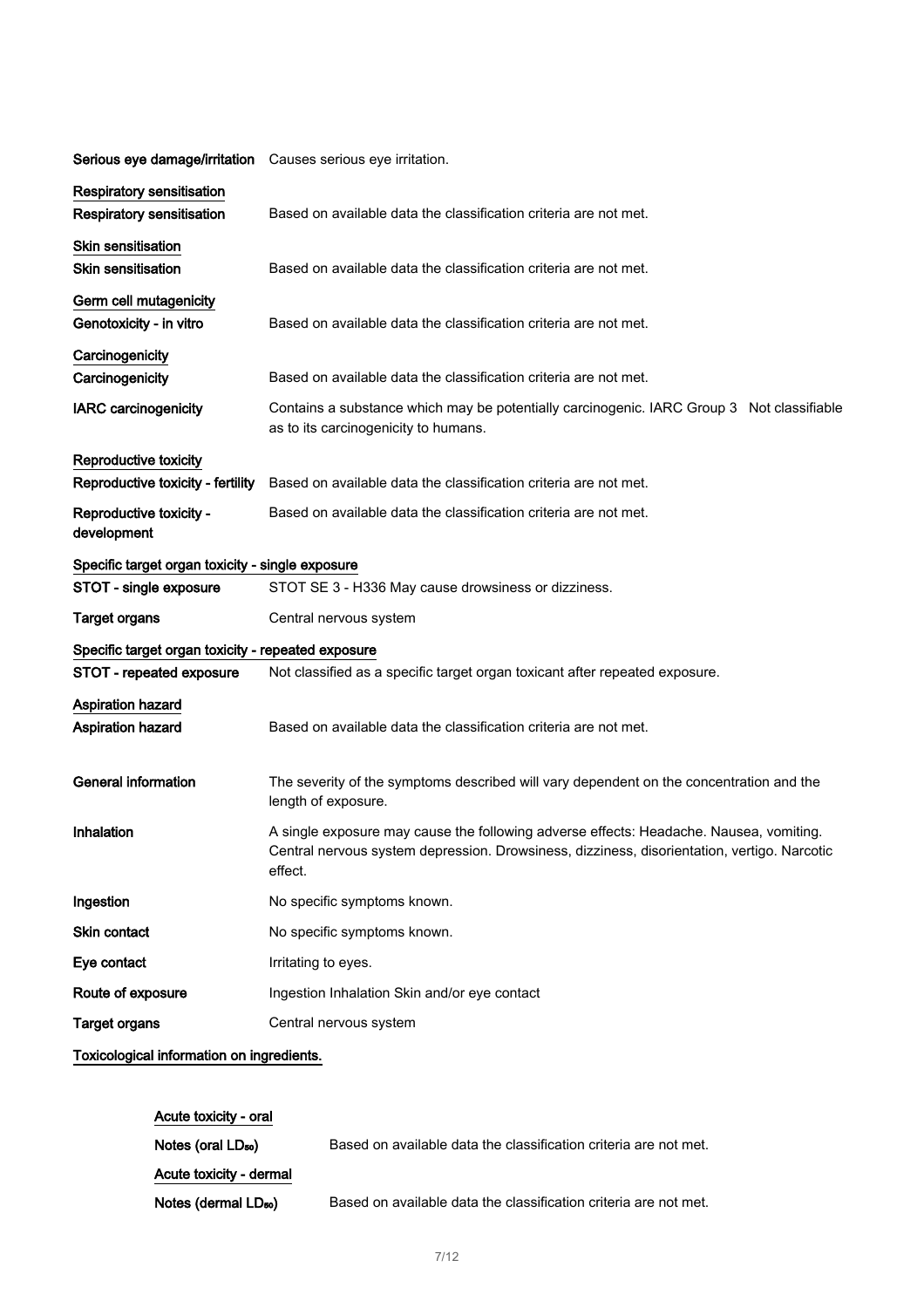| Acute toxicity - inhalation                        |                                                                                                                                                                                                  |
|----------------------------------------------------|--------------------------------------------------------------------------------------------------------------------------------------------------------------------------------------------------|
| Notes (inhalation LC <sub>50</sub> )               | Based on available data the classification criteria are not met.                                                                                                                                 |
| Skin corrosion/irritation                          |                                                                                                                                                                                                  |
| Animal data                                        | Based on available data the classification criteria are not met.                                                                                                                                 |
| Serious eye damage/irritation                      |                                                                                                                                                                                                  |
| Serious eye<br>damage/irritation                   | Causes serious eye irritation.                                                                                                                                                                   |
| <b>Respiratory sensitisation</b>                   |                                                                                                                                                                                                  |
| Respiratory sensitisation                          | Based on available data the classification criteria are not met.                                                                                                                                 |
| <b>Skin sensitisation</b>                          |                                                                                                                                                                                                  |
| <b>Skin sensitisation</b>                          | Based on available data the classification criteria are not met.                                                                                                                                 |
| Germ cell mutagenicity                             |                                                                                                                                                                                                  |
| Genotoxicity - in vitro                            | Based on available data the classification criteria are not met.                                                                                                                                 |
| Genotoxicity - in vivo                             | Chromosome aberration: Negative. REACH dossier information. Based on available<br>data the classification criteria are not met.                                                                  |
| Carcinogenicity                                    |                                                                                                                                                                                                  |
| Carcinogenicity                                    | Based on available data the classification criteria are not met.                                                                                                                                 |
| <b>IARC</b> carcinogenicity                        | None of the ingredients are listed or exempt.                                                                                                                                                    |
| Reproductive toxicity                              |                                                                                                                                                                                                  |
| Reproductive toxicity -<br>fertility               | Based on available data the classification criteria are not met.                                                                                                                                 |
| Reproductive toxicity -<br>development             | Based on available data the classification criteria are not met.                                                                                                                                 |
| Specific target organ toxicity - single exposure   |                                                                                                                                                                                                  |
| STOT - single exposure                             | STOT SE 3 - H336 May cause drowsiness or dizziness.                                                                                                                                              |
| <b>Target organs</b>                               | Central nervous system                                                                                                                                                                           |
| Specific target organ toxicity - repeated exposure |                                                                                                                                                                                                  |
|                                                    | STOT - repeated exposure Not classified as a specific target organ toxicant after repeated exposure.                                                                                             |
| Aspiration hazard                                  |                                                                                                                                                                                                  |
| <b>Aspiration hazard</b>                           | Based on available data the classification criteria are not met.                                                                                                                                 |
| <b>General information</b>                         | The severity of the symptoms described will vary dependent on the concentration<br>and the length of exposure.                                                                                   |
| Inhalation                                         | A single exposure may cause the following adverse effects: Headache. Nausea,<br>vomiting. Central nervous system depression. Drowsiness, dizziness,<br>disorientation, vertigo. Narcotic effect. |
| Ingestion                                          | No specific symptoms known.                                                                                                                                                                      |
| Skin contact                                       | No specific symptoms known.                                                                                                                                                                      |
| Eye contact                                        | Irritating to eyes.                                                                                                                                                                              |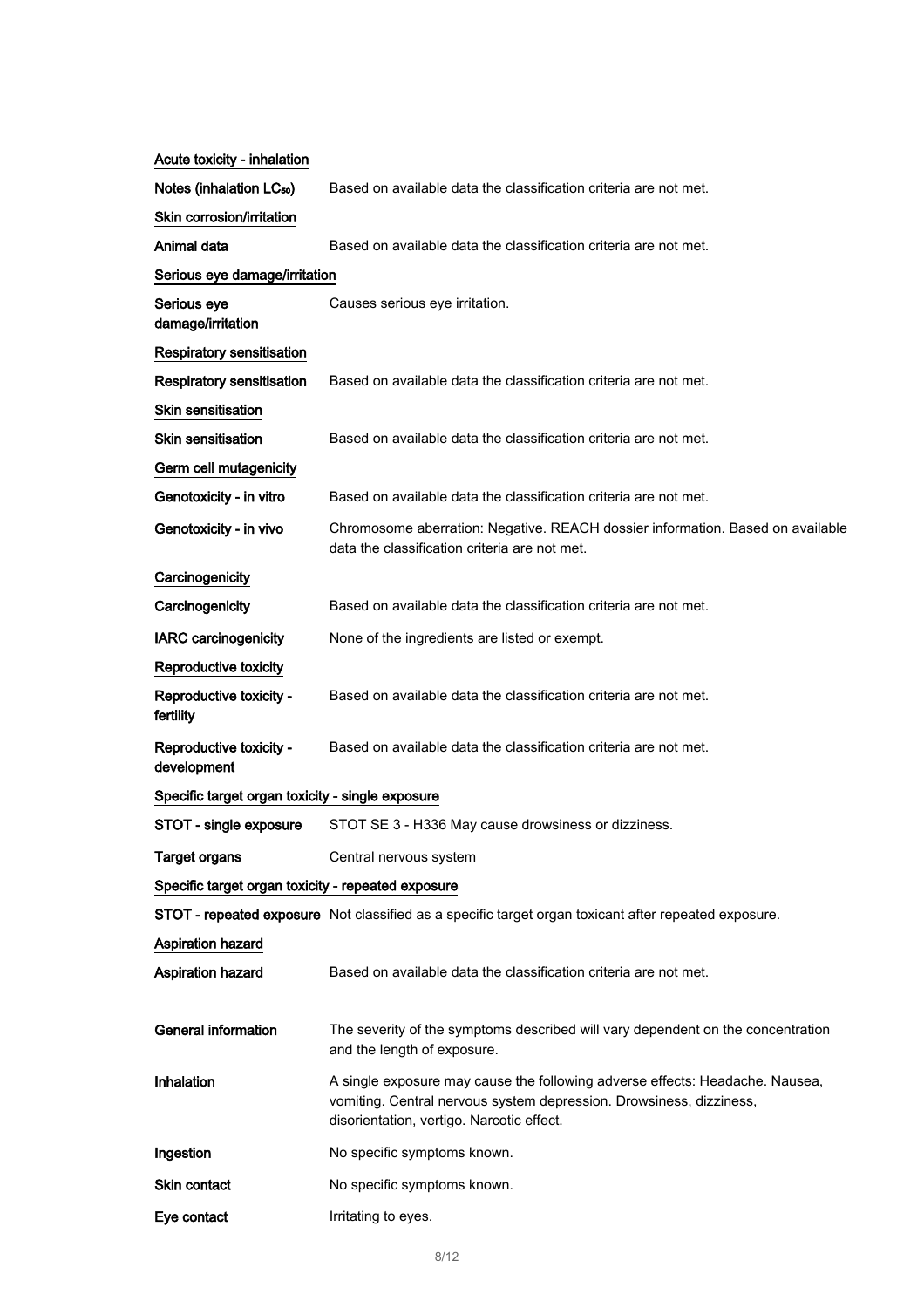|                                        | Route of exposure                         |                | Ingestion Inhalation Skin and/or eye contact                                                                                       |
|----------------------------------------|-------------------------------------------|----------------|------------------------------------------------------------------------------------------------------------------------------------|
|                                        | <b>Target organs</b>                      |                | Central nervous system                                                                                                             |
|                                        | <b>SECTION 12: Ecological information</b> |                |                                                                                                                                    |
| Ecotoxicity                            |                                           |                | Not regarded as dangerous for the environment. However, large or frequent spills may have<br>hazardous effects on the environment. |
|                                        | Ecological information on ingredients.    |                |                                                                                                                                    |
|                                        |                                           |                |                                                                                                                                    |
|                                        | Ecotoxicity                               |                | Not regarded as dangerous for the environment. However, large or frequent spills<br>may have hazardous effects on the environment. |
| 12.1. Toxicity                         |                                           |                |                                                                                                                                    |
| <b>Toxicity</b>                        |                                           |                | Based on available data the classification criteria are not met.                                                                   |
|                                        | Ecological information on ingredients.    |                |                                                                                                                                    |
|                                        |                                           |                |                                                                                                                                    |
|                                        | <b>Toxicity</b>                           |                | Based on available data the classification criteria are not met.                                                                   |
|                                        | Acute aquatic toxicity                    |                |                                                                                                                                    |
|                                        | Acute toxicity - fish                     |                | LC <sub>50</sub> , 96 hours: 10000 mg/l, Pimephales promelas (Fat-head Minnow)                                                     |
|                                        | Acute toxicity - aquatic<br>invertebrates |                | LC <sub>50</sub> , 24 hours: >10000 mg/l, Daphnia magna                                                                            |
|                                        | Acute toxicity - aquatic<br>plants        |                | EC <sub>50</sub> , 7 days: 1800 mg/l, Scenedesmus quadricauda                                                                      |
|                                        | 12.2. Persistence and degradability       |                |                                                                                                                                    |
|                                        |                                           |                | Persistence and degradability The degradability of the product is not known.                                                       |
|                                        | Ecological information on ingredients.    |                |                                                                                                                                    |
|                                        |                                           |                |                                                                                                                                    |
|                                        | Persistence and<br>degradability          |                | The degradability of the product is not known.                                                                                     |
|                                        | Biodegradation                            |                | Water - Degradation 53%: 5 days                                                                                                    |
|                                        |                                           |                | Biological oxygen demand 1.19-1.72 g O <sub>2</sub> /g substance                                                                   |
|                                        |                                           |                | Chemical oxygen demand 2.23 g O <sub>2</sub> /g substance                                                                          |
|                                        | 12.3. Bioaccumulative potential           |                |                                                                                                                                    |
|                                        | <b>Bioaccumulative potential</b>          |                | No data available on bioaccumulation.                                                                                              |
| <b>Partition coefficient</b>           |                                           | Not available. |                                                                                                                                    |
| Ecological information on ingredients. |                                           |                |                                                                                                                                    |
|                                        |                                           |                |                                                                                                                                    |
|                                        |                                           |                |                                                                                                                                    |

Bioaccumulative potential No data available on bioaccumulation.

12.4. Mobility in soil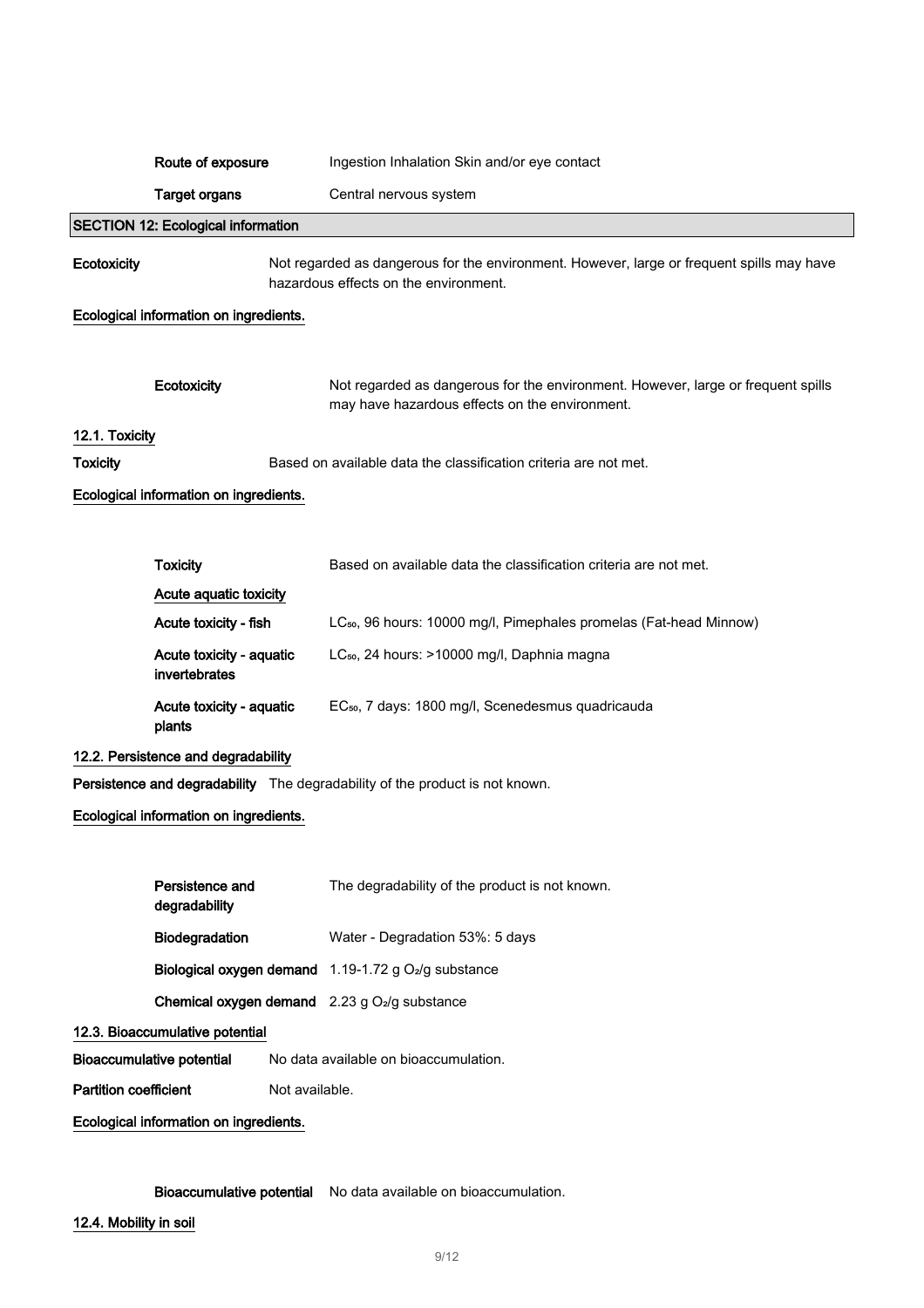### Mobility Mobility No data available.

Ecological information on ingredients.

Mobility Modata available.

12.5. Results of PBT and vPvB assessment Ecological information on ingredients.

> Results of PBT and vPvB assessment This substance is not classified as PBT or vPvB according to current EU criteria.

### 12.6. Other adverse effects

Other adverse effects None known.

Ecological information on ingredients.

Other adverse effects None known.

SECTION 13: Disposal considerations 13.1. Waste treatment methods General information The generation of waste should be minimised or avoided wherever possible. Reuse or recycle

products wherever possible. This material and its container must be disposed of in a safe way. When handling waste, the safety precautions applying to handling of the product should be considered. Care should be taken when handling emptied containers that have not been thoroughly cleaned or rinsed out. Empty containers or liners may retain some product residues and hence be potentially hazardous.

Disposal methods Dispose of waste to licensed waste disposal site in accordance with the requirements of the local Waste Disposal Authority.

## SECTION 14: Transport information

| 14.1. UN number                   |                                                             |
|-----------------------------------|-------------------------------------------------------------|
| UN No. (ADR/RID)                  | 1219                                                        |
| UN No. (IMDG)                     | 1219                                                        |
| UN No. (ICAO)                     | 1219                                                        |
| UN No. (ADN)                      | 1219                                                        |
| 14.2. UN proper shipping name     |                                                             |
| Proper shipping name<br>(ADR/RID) | ISOPROPANOL (ISOPROPYL ALCOHOL)                             |
|                                   | Proper shipping name (IMDG) ISOPROPANOL (ISOPROPYL ALCOHOL) |
|                                   | Proper shipping name (ICAO) ISOPROPANOL (ISOPROPYL ALCOHOL) |
|                                   | Proper shipping name (ADN) ISOPROPANOL (ISOPROPYL ALCOHOL)  |
| 14.3. Transport hazard class(es)  |                                                             |
| <b>ADR/RID class</b>              | 3                                                           |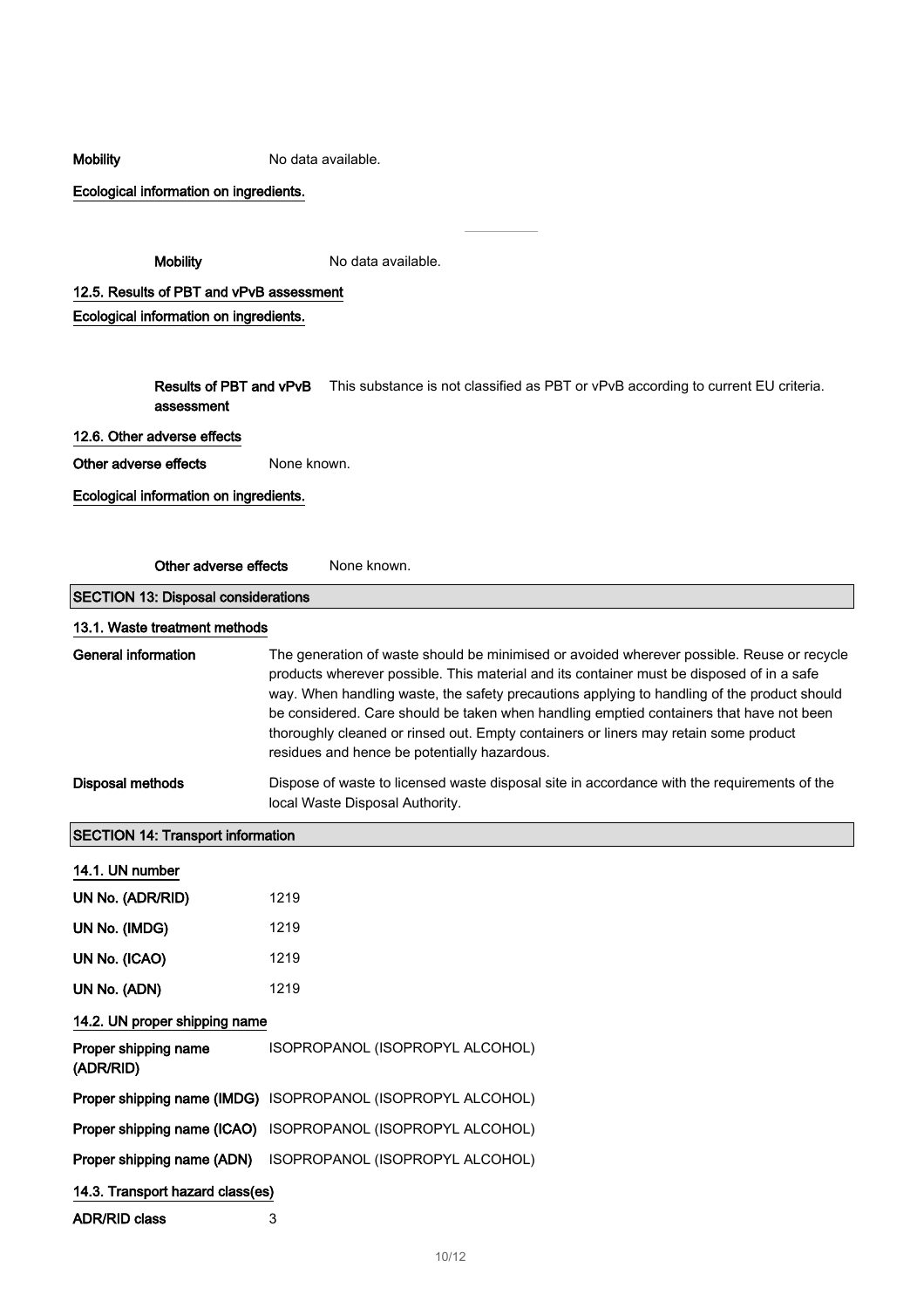| ADR/RID classification code | F1 |
|-----------------------------|----|
| <b>ADR/RID label</b>        | 3  |
| <b>IMDG class</b>           | 3  |
| ICAO class/division         | 3  |
| ADN class                   | 3  |
|                             |    |

Transport labels



| 14.4. Packing group          |   |  |
|------------------------------|---|--|
| <b>ADR/RID packing group</b> | Ш |  |
| <b>IMDG packing group</b>    | Ш |  |
| ICAO packing group           | Ш |  |
| ADN packing group            | Ш |  |
| 14.5. Environmental hazards  |   |  |
|                              |   |  |

Environmentally hazardous substance/marine pollutant No.

| 14.6. Special precautions for user |  |  |  |
|------------------------------------|--|--|--|
|------------------------------------|--|--|--|

| $F-E$ , S-D |
|-------------|
| 2           |
| •2YF        |
| 33          |
| (D/E)       |
|             |

# 14.7. Transport in bulk according to Annex II of MARPOL and the IBC Code

Transport in bulk according to Not applicable. Annex II of MARPOL 73/78 and the IBC Code

# SECTION 15: Regulatory information

# 15.1. Safety, health and environmental regulations/legislation specific for the substance or mixture

| <b>National regulations</b> | Health and Safety at Work etc. Act 1974 (as amended).<br>The Carriage of Dangerous Goods and Use of Transportable Pressure Equipment<br>Regulations 2009 (SI 2009 No. 1348) (as amended) ["CDG 2009"].<br>EH40/2005 Workplace exposure limits. |
|-----------------------------|------------------------------------------------------------------------------------------------------------------------------------------------------------------------------------------------------------------------------------------------|
| EU legislation              | Regulation (EC) No 1907/2006 of the European Parliament and of the Council of 18<br>December 2006 concerning the Registration, Evaluation, Authorisation and Restriction of<br>Chemicals (REACH) (as amended).                                 |
|                             | Commission Regulation (EU) No 2015/830 of 28 May 2015.                                                                                                                                                                                         |
|                             | Regulation (EC) No 1272/2008 of the European Parliament and of the Council of 16                                                                                                                                                               |
|                             | December 2008 on classification, labelling and packaging of substances and mixtures (as<br>amended).                                                                                                                                           |